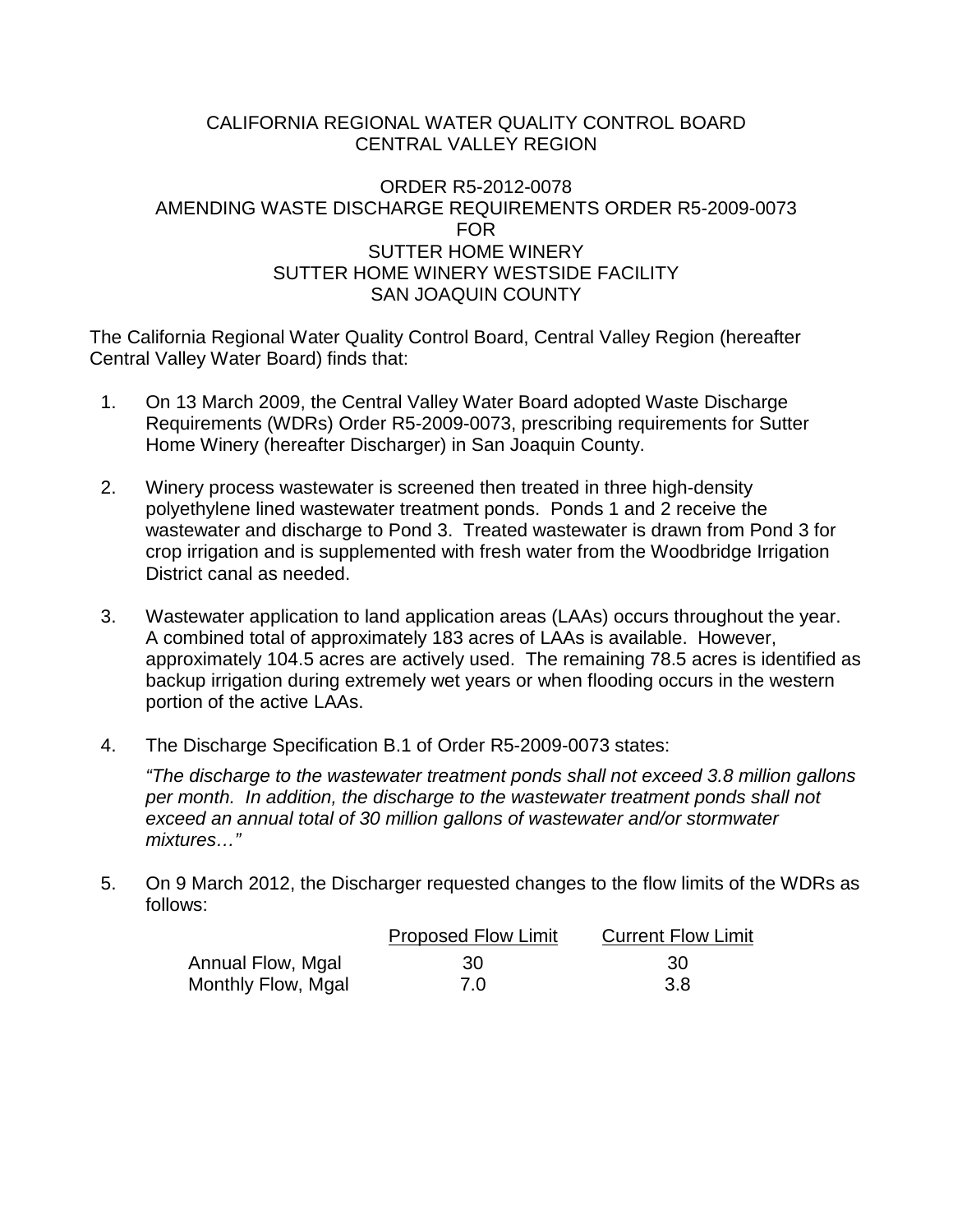- 6. A water balance was submitted on 17 April 2012 for the wastewater treatment, storage, and land application system. The water balance was based on an annual wastewater discharge of 35.0 Mgal, 100-year annual return rainfall amounts, and a total of 122.5 acres of LAAs. The water balance indicates that the facility has adequate hydraulic capacity to accommodate the proposed flow limits, including the maximum monthly flow of 7 Mgal if total annual flow does not exceed 30 Mgal.
- 7. Order R5-2009-0073 prescribes the following effluent limits:

*"Treated wastewater applied to land shall not exceed the following effluent limits, or other concentrations as determined in accordance with Provision G.1.g to ensure compliance with the Groundwater Limitations.*

| Constituent                      | Units       | Daily | $5$ -dav<br>Average | Monthly<br>Average Average | Annual |
|----------------------------------|-------------|-------|---------------------|----------------------------|--------|
| <b>Biochemical Oxygen Demand</b> | lbs/ac/day  | 300   | 100                 | ΝA                         | ΝA     |
| <b>Fixed Dissolved Solids</b>    | ma/L        | 1,500 | ΝA                  | 1.500                      | 1,100  |
| <b>Total Nitrogen</b>            | lbs/ac/year | ΝA    | ΝA                  | ΝA                         | 300    |

*<sup>1</sup> Annual average for Fixed Dissolved Solids shall be calculated as described in the Monitoring and Reporting Program and shall be based on calendar year. NA denotes Not Applicable."*

Because winery operations did not occur prior to adoption of the WDRs, the annual average FDS limit of 1,100 mg/L was a performance-based limit based on an estimate of effluent quality that relied in monitoring data from another winery owned by the Discharger. Since adoption of the WDRs, the Discharger has not been able to consistently comply with the current FDS effluent limit.

- 8. On 9 May 2012 the Discharger requested that the annual average FDS limit be increased to 1,500 mg/L. The antidegradation study prepared by the Discharger in support of Order R5-2009-0073 was based on an average effluent FDS of 1,500 mg/L, therefore the requested effluent limit revision is within the scope of the Antidegradation Analysis presented in Order R5-2009-0073.
- 9. There is no reason to regulate the daily maximum or monthly average FDS effluent concentration when a flow-weighted annual average concentration is sufficient to ensure that salinity loading rates are consistent with the Antidegradaiton Analysis.
- 10. The action to amend WDRs Order R5-2009-0073 is exempt from the provisions of Chapter 3 of the California Environmental Quality Act (CEQA) (Pub. Resources Code, § 21000 et seq.) because it involves no expansion of the project and is consistent with the existing Use Permit (Cal. Code Regs, tit. 14, § 15301).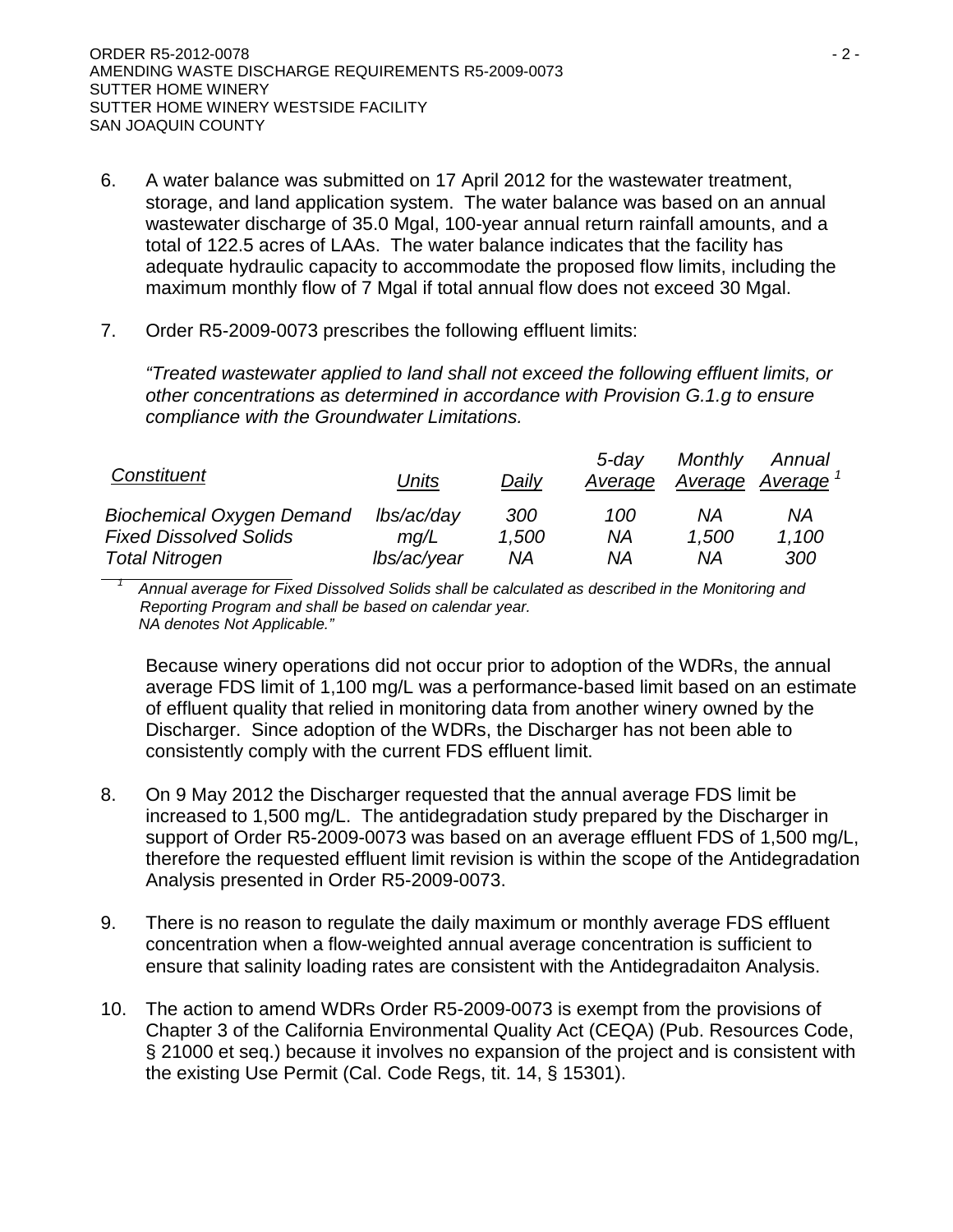- 11. The Central Valley Water Board has notified the Discharger and interested agencies and persons of its intent to amend waste discharge requirements for this discharge and has provided them with an opportunity for a public hearing and an opportunity to submit their written views and recommendations.
- 12. The Central Valley Water Board, in a public meeting, heard, and considered all comments pertaining to the discharge.

**IT IS HEREBY ORDERED** that, pursuant to sections 13263 and 13267 of the California Water Code, Order R5-2009-0073 is amended solely to change the Discharge Specifications and the Effluent Limitations. Sutter Home Winery, its agents, successors, and assigns, in order to meet the provisions contained in Division 7 of the California Water Code and regulations adopted there under, shall comply with amended Order R5-2009-0073 as follows:

1. The Discharge Specification of WDRs Order R5-2009-0073 shall be amended as follows:

The discharge to the wastewater treatment ponds shall not exceed the following:

| <b>Flow Measurement</b>        | Unit                      |     |
|--------------------------------|---------------------------|-----|
| Total Annual Flow <sup>1</sup> | million gallons per year  | -30 |
| Monthly Flow <sup>2</sup>      | million gallons per month | 7.0 |

<sup>1</sup> As determined by the total flow for the calendar year.<br><sup>2</sup> As determined by the total flow each calendar month.

2. The Effluent Limitations of WDRs Order R5-2009-0073 shall be amended as follows:

Treated wastewater applied to land shall not exceed the following effluent and loading rate limits, or other concentrations as determined in accordance with Provision G.1.g to ensure compliance with the Groundwater Limitations.

| Constituent                      | Units       | Daily | 5-dav<br>Average | Monthly<br>Average | Annual<br>Average |
|----------------------------------|-------------|-------|------------------|--------------------|-------------------|
| <b>Biochemical Oxygen Demand</b> | lbs/ac/day  | 300   | 100              | ΝA                 | ΝA                |
| <b>Fixed Dissolved Solids</b>    | ma/L        | ΝA    | ΝA               | ΝA                 | 1.500             |
| <b>Total Nitrogen</b>            | lbs/ac/year | ΝA    | ΝA               | ΝA                 | 300               |

Flow-weighted annual average. NA denotes Not Applicable.